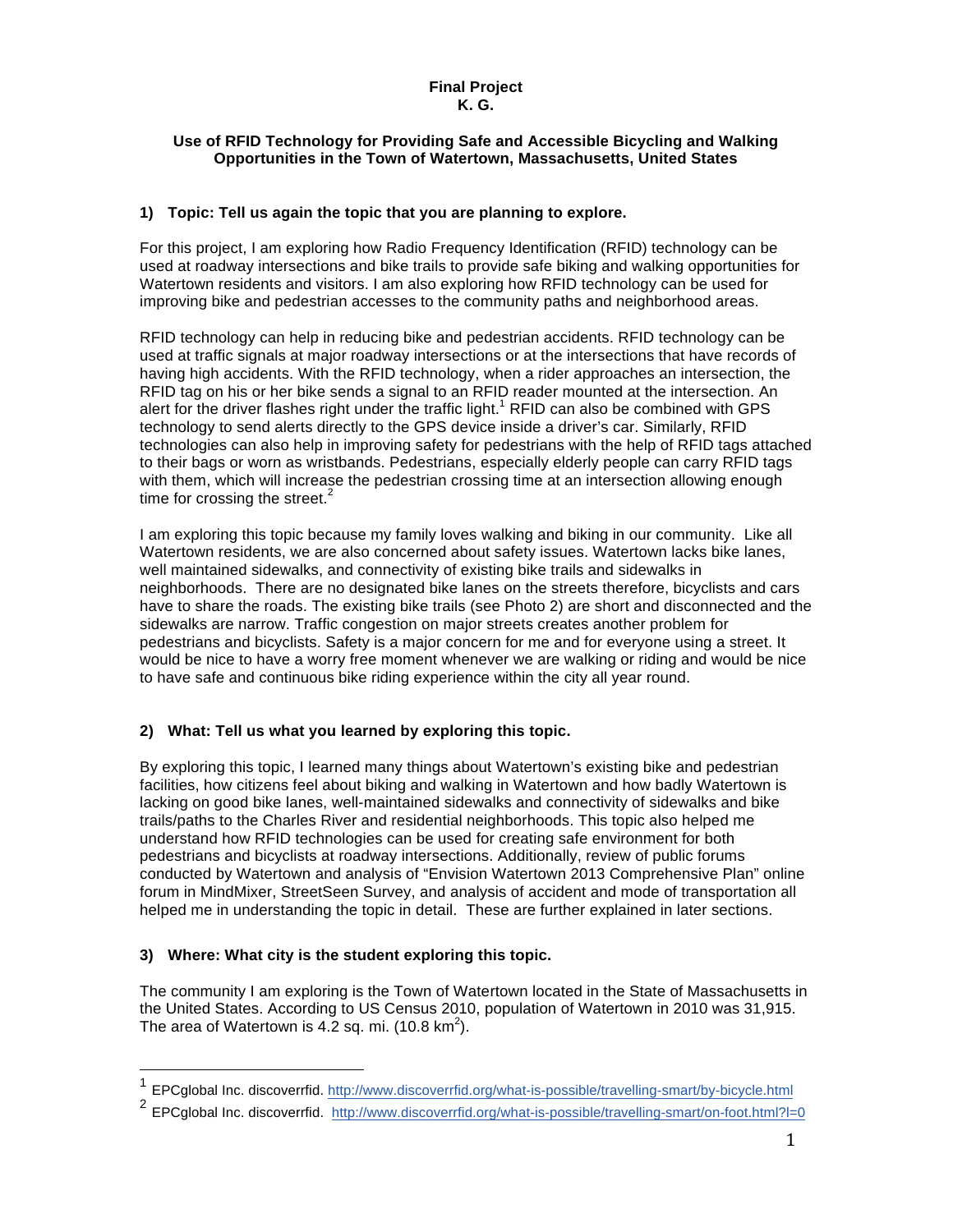

*Photo 1: Town of Watertown, MA Source of the map: SimpliCITY Mapping by PeopleGIS http://www.mapsonline.net/watertownma/*



*Photo 2: Existing Rail Trail from Grove Street to School Street in Watertown. (Source: Fitchburg "Cut-off" path from Alewife to Belmont, http://www.pathfriends.org/fitchcut/)*

Existing Rail Trail from Grove Street to School Street is the Watertown Branch of the Fitchburg "Cut-off" path from Alewife to Belmont (See Photo 2). The Fitchburg cutoff is an informal name given to the existing unimproved 0.8 mile multi-use path from the MBTA's Alewife Station in Cambridge along the Fitchburg commuter rail line to Brighton Avenue in Belmont. The Town of Belmont borders north side of Watertown and the City of Cambridge borders east side of Watertown.

Figures 1 and 2 provided below show that there are not many on-road bike lanes or path/trails in Watertown.



Figure 1: Map of Watertown showing on-road bike lanes. Solid blue line shows existing on-road bike lanes and the dashed blue line shows proposed on-road bike lanes.

*(Source: Greater Boston Cycling and Walking Map. Metropolitan Area Planning Council (MAPC). http://trailmap.mapc.org/)*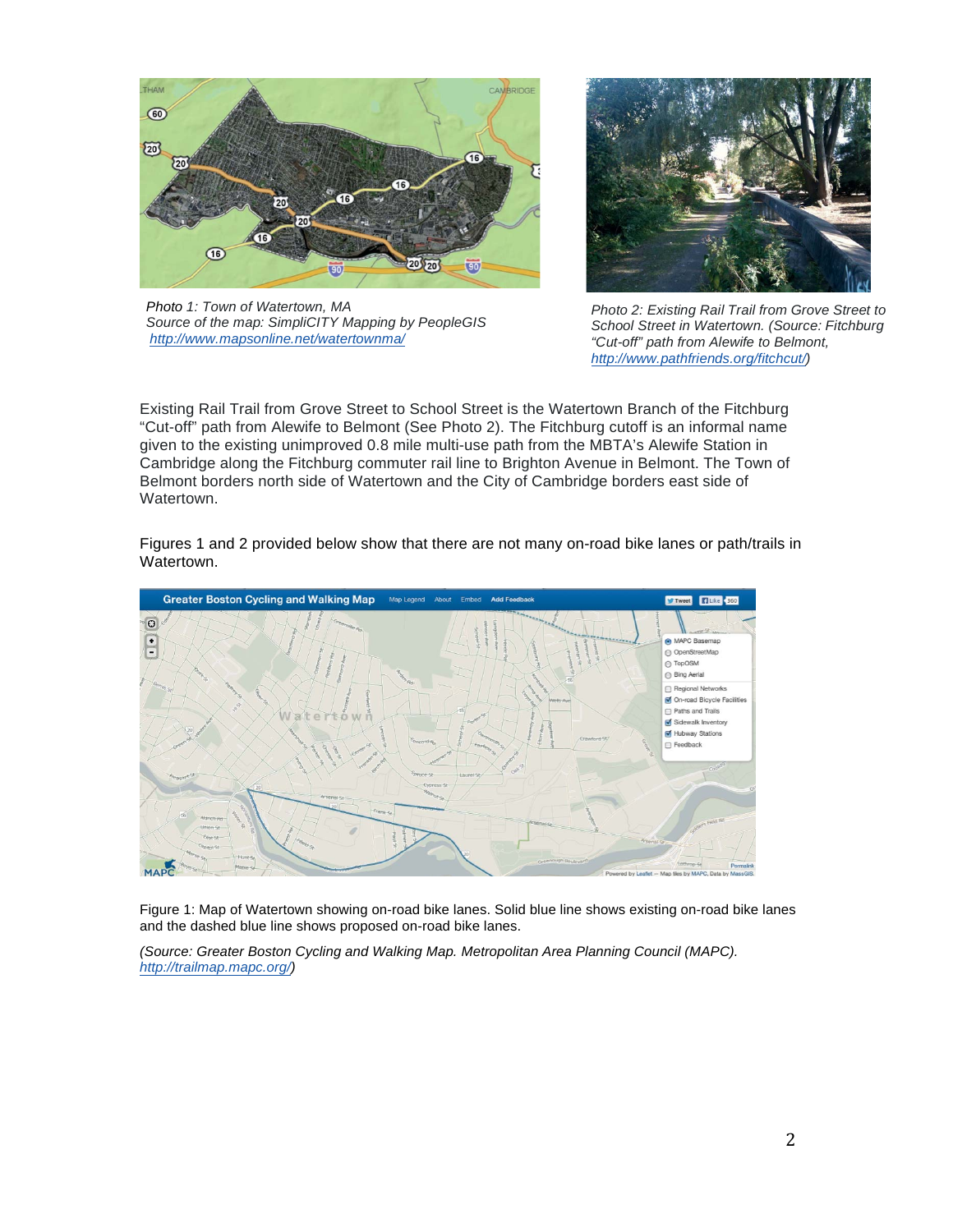

Figure 2: Map of Watertown showing paths and trails. Solid green line shows existing improved path and trails and dashed green line shows proposed improved path and trails.

*(Source: Greater Boston Cycling and Walking Map. Metropolitan Area Planning Council (MAPC). http://trailmap.mapc.org/)* 

### **4) Who: Tell us who you engaged through this project and how you engaged them. Explain what you learned from the people you engaged with.**

This project benefits all the people living in and visiting to Watertown, including little children, adults and senior citizens of the community. As part of the public engagement process for my project, I reviewed the most recent public forums conducted by the Town of Watertown in March of 2013, I did content analysis of "Envision Watertown 2013 Comprehensive Plan" online forum in MindMixer and conducted a survey about biking and walking experience. Additionally, I also conducted StreetSeen survey that showed photos of various streets from Watertown and Cambridge. These photos focused on sidewalks, crosswalks, bike paths and bike lanes, which were used in identifying the bike and pedestrian friendly streets. The public engagement process is explained below:

### Public Forums of Watertown 2013 Comprehensive Plan Process:

The Town of Watertown is in the process of updating its Comprehensive Plan, which is expected to be completed in 2013. As part of the public participation process, Watertown and the project team have conducted a number of public forums and community meetings in the past few months. Since these public forums are the most recent public engagement processes initiated by the town, they provide the most relevant information about the citizens' perspectives and help in identifying the key issues about biking and walking. Therefore, I have included the review of March 21, 2013 public forum (uploaded in the Town website) that was participated by 200 people as one of my secondary resources for public engagement. $3$ 

During the March 21, 2013 public forum, a community survey was also conducted. Turning Point techniques were used for the survey that allowed the public to see the results of each survey questions instantly. Participants were asked a total of seven questions. One of the survey questions asked the public to identify the two most pressing transportation needs in Watertown. Public identified "Increase bicycle/pedestrian access and safety" (29% votes) and "Reduce congestion" (25% votes) as the two most pressing transportation needs. The other needs such as "Improve conditions of roadways" and "Build and/or repair sidewalks" each received 16% votes. This survey shows that people are certainly concerned about biking and walking in Watertown.

 $3$  Town of Watertown, Massachusetts 2013 Comprehensive Plan. Public Forum. March 21, 2013. http://www.vhb.com/watertowncompplan/pdf/Watertown%20Public%20Forum%20presentation\_03-21-13\_update.pdf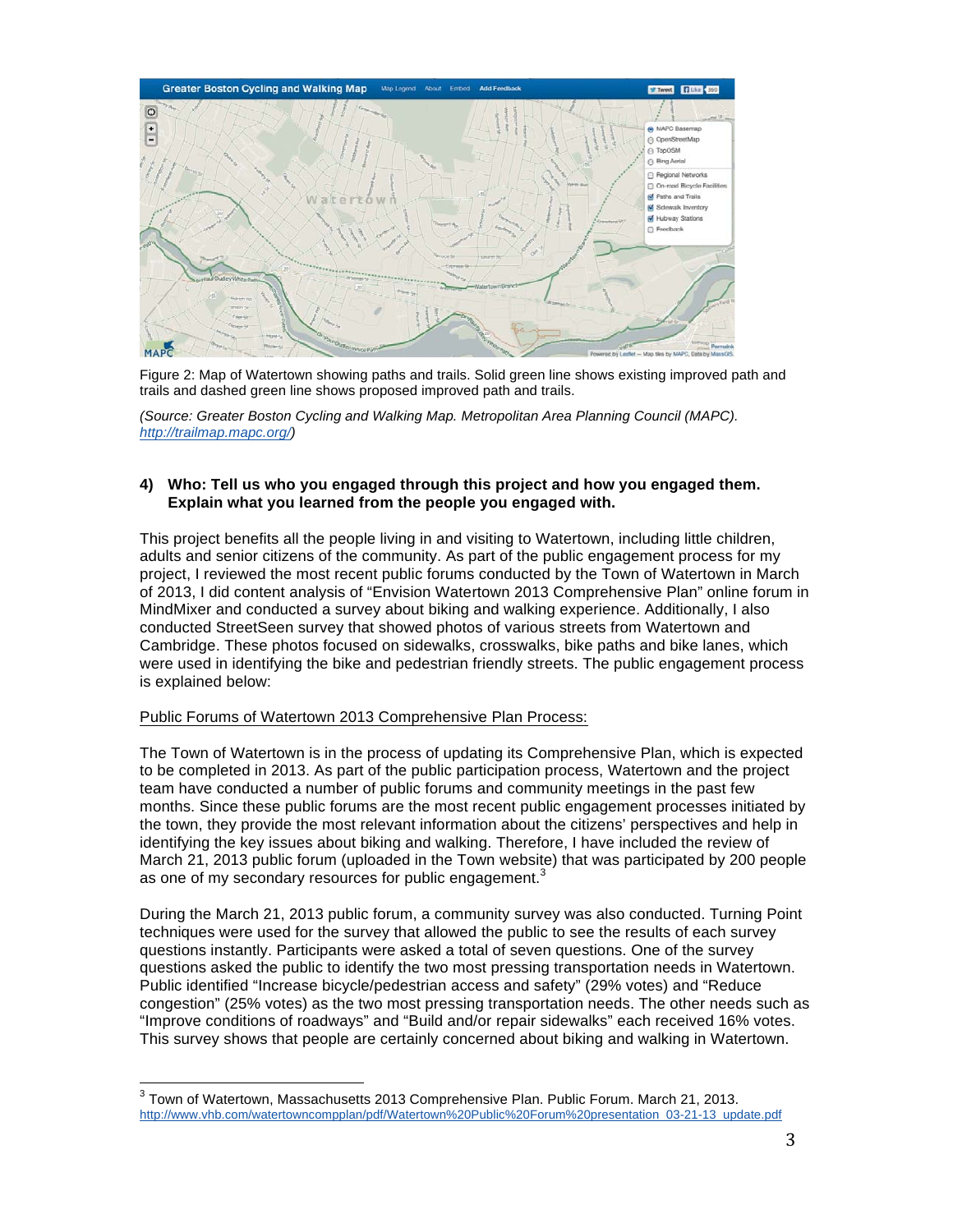### A snapshot of this survey question is provided below:

#### 3. What are the two most pressing transportation needs?

- a. Improve condition of roadways (16%)
- b. Build and/or repair sidewalks (16%)
- c. Reduce congestion (25%)
- d. Provide more public transit options (15%)
- e. Increase bicycle/pedestrian access and safety (29%)
- f. Not sure/other (0%)

*Source: Watertown 2013 Comprehensive Plan. March 21, 2013 Public Forum Summary Report. http://www.vhb.com/watertowncompplan/pdf/3-21-13%20Watertown%20Public%20Forum%20Summary%20Report\_draft\_042613.pdf*

The March 21, 2013 Public Forum also included breakout sessions. The following key issues related to my project were identified:

- Poor condition of roads and lack of trees and sidewalk in some neighborhoods
- Lack of pedestrian and bicycle connections,
- Need paths, lightings and better crosswalks,
- Traffic congestion, traffic signals difficult for bikes and pedestrians, need traffic calming,
- Need to improve walkability and bike safety

### **Content Analysis of "Envision Watertown 2013 Comprehensive Plan" on MindMixer**

The *Watertown 2013 Comprehensive Plan* project team has opened an online, interactive community engagement forum called "Envision Watertown 2013 Comprehensive Plan" in MindMixer. The website for the online forum is: http://www.envisionwatertowncompplan.com/. I reviewed this online forum because this provides the most up-to-date ideas of the community citizen. As of May 25, 2013, 424 interactions and 150 comments were made by the users.

The engagement forum had a poll asking people to identify the two biggest obstacles to improving quality of life in Watertown to which people voted "traffic congestion" and "lack of quality open spaces and neighborhood" as the two biggest obstacles.

People were asked to provide suggestions for improving Watertown's transportation system. 34 comments were made and they included providing transit connections from Watertown Square to West Watertown, Waverly Square and other areas to the north and south of the Watertown Square. Comments were also made for increasing number of buses; reducing traffic congestion; providing bike lanes, pedestrian bridges, and safe crossings; and improving road conditions.

Finally, I sorted the most popular ideas based on the number of stars each topic received. There were a total of 56 ideas submitted, 18% of which (10 ideas) were directly related to making biking and walking safe and accessible in the community. The list of ideas related to biking and walking is provided below in the order of its popularity.

| Most popular ideas from MindMixer (biking and walking related)                                                  |
|-----------------------------------------------------------------------------------------------------------------|
| 1. Continuous, uninterrupted walkability along commercial corridors                                             |
| 2. Better pedestrian access from Watertown Square (to Charles River)                                            |
| 3. More bumpouts for safe crossing                                                                              |
| 4. Develop centers of pedestrian/out activity and business                                                      |
| 5. A walking culture (areas where people spend time outside in public spaces)                                   |
| 6. Prioritize pedestrian and bicycle traffic over vehicle traffic (reduce traffic lanes and provide bike lanes) |
| 7. Kids are safe enough to walk or ride their bikes anywhere (need safe crossings and sidewalks)                |
| 8. Upgrade existing access point and promote obscure connections (provide ADA compliant access points)          |
| 9. Develop new connection along Pleasant Street West of Bridge St                                               |
| 10. Think of entire sidewalk network as a public greenway network                                               |
| Source: MindMiver http://www.opyigionwatertownoompplan.com/                                                     |

*Source: MindMixer. http://www.envisionwatertowncompplan.com/.*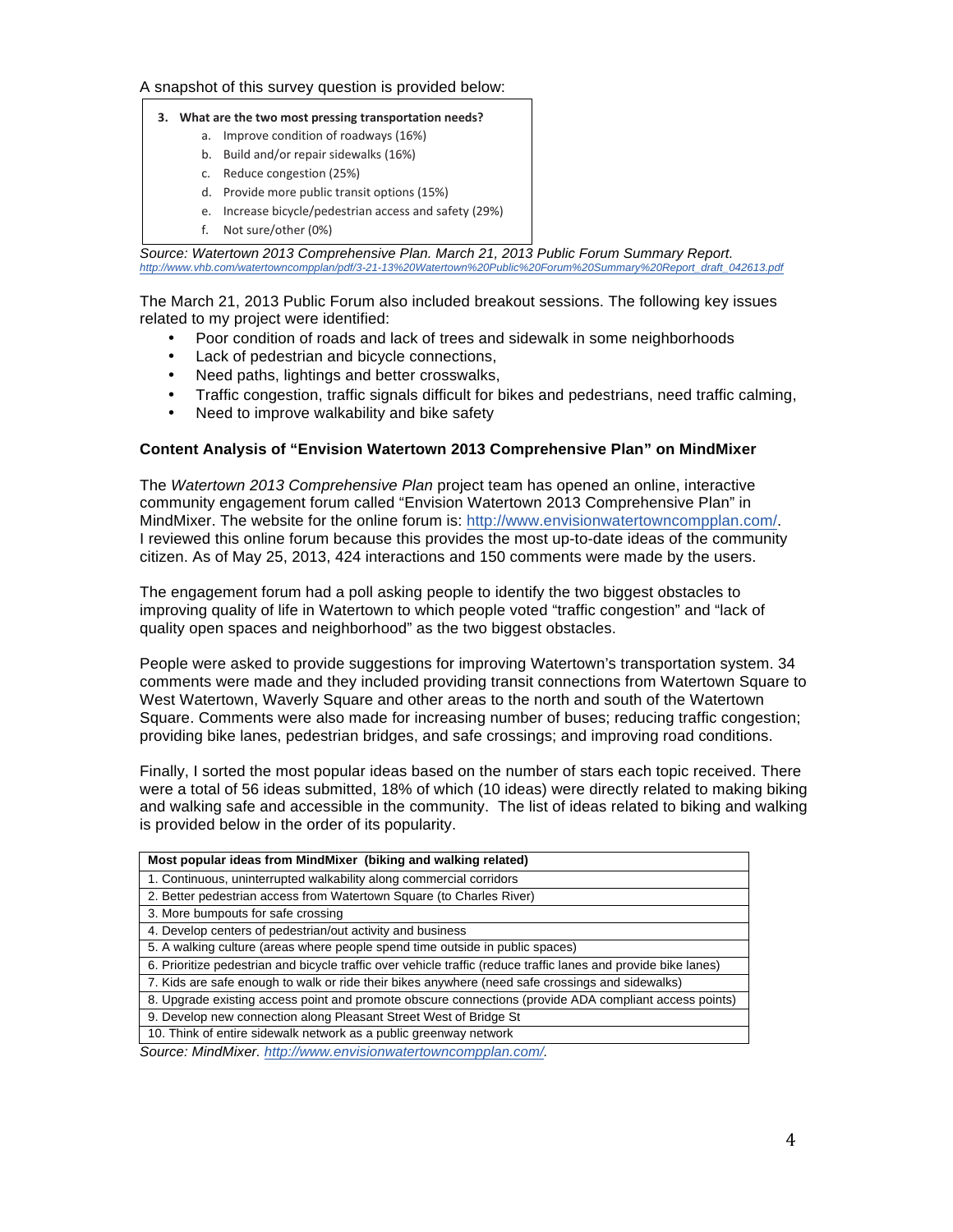### **Survey Analysis**

I also conducted a quick survey with my friends living in and around Watertown about their biking and walking experiences and how they would think of application of the RFID technologies. The link to the survey is provided here:

https://docs.google.com/forms/d/1EzwYBG1HDisOA1F9C9\_ECQxE52tRxBCDtui\_2sKYnck/viewform

The survey analysis shows that participants were mostly in the 31-40 age group, enjoyed walking and biking, used cars as major mode of transportation and were very supportive of the adoption of RFID technologies for safe biking and walking opportunities. Most of the participants selected "no sidewalks/sidewalks in poor condition" as a reason for walking difficulties and "no bike lanes" as a reason for biking difficulty. Below is a snapshot of the survey result.



### **StreetSeen Survey**

Please see sub-section "**c. Challenge**" under Section 5 of this report for more information about the StreetSeen survey analysis.

### **5) How: Explain how you completed the project. Include a discussion of how this project would improve your city.**

#### **a. Data Analysis: What data did you analyze for this project and what did you find?**

I collected pedestrian and bike crash data to identify major problem locations in Watertown and mode of transportation data to understand how workers commute in Watertown compared to the state and major cities in Massachusetts. Identification of problem areas helps the city to prioritize the application of RFID technology. I also did online review about use of RFID technologies on improving biking and walking experiences. Data analysis discussion is provided below.

### **Pedestrian and Bike Crash Data**

Pedestrian and Bike crash data for Watertown was collected from Massachusetts Department of Transportation (MassDOT) Accident data for Watertown. MassDOT provided a huge list of accident locations in Watertown however since my focus was only on pedestrian and bike crashes, I sorted out the list to separate the accidents that involved only pedestrian and bikes. The key points are highlighted below and listed in Table 1. Figure 3 illustrates the intersections where pedestrian and bike crashes occurred.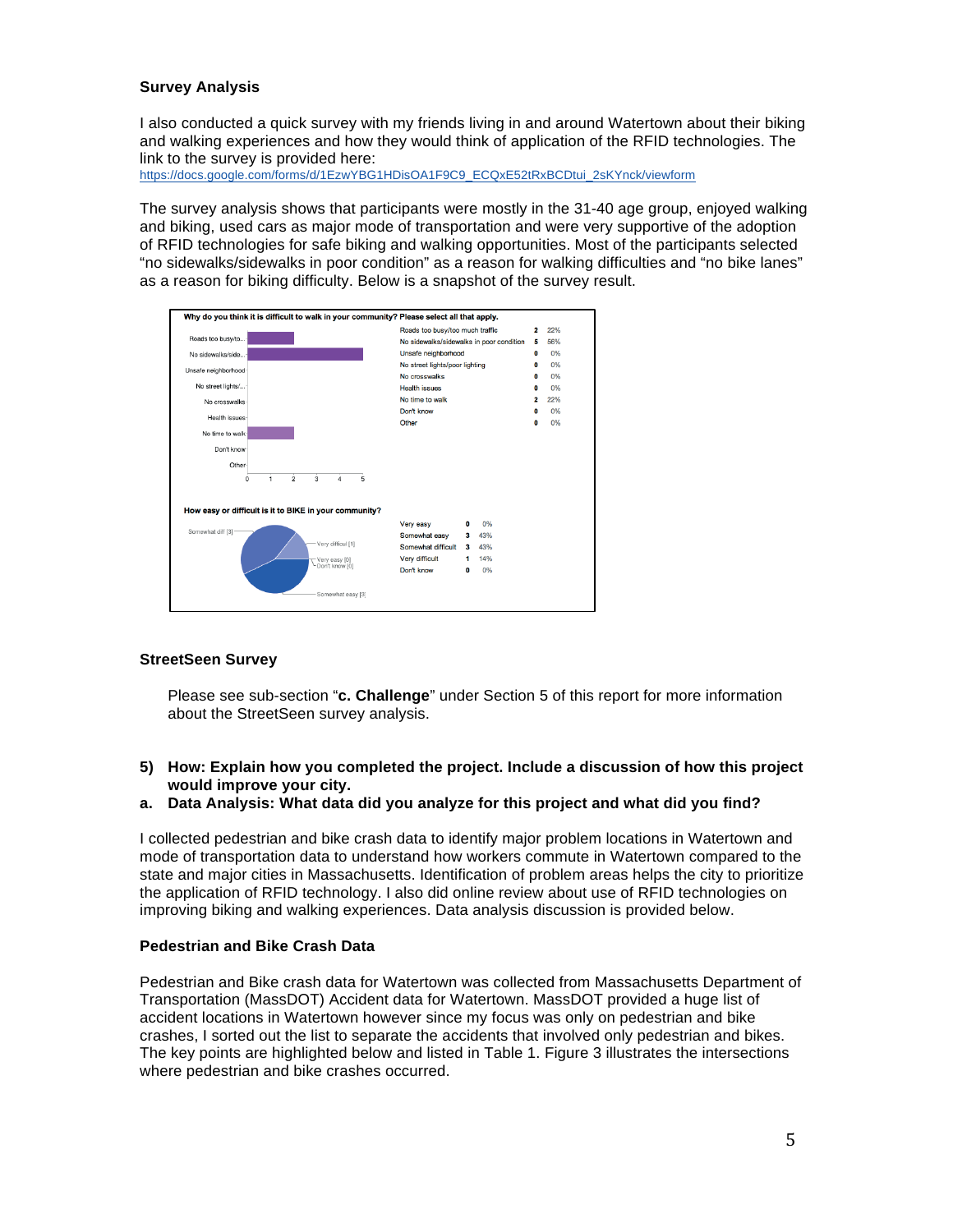- A total of twenty (20) pedestrian accidents and ten (10) bike accidents were reported in Watertown at various locations in 2010. Seven of the pedestrian accidents and six of the bike accident were reported to be at roadway intersections. Other accidents were along roadways.
- As shown in Figure 3 and Table 1, majority of the pedestrian accidents occurred along the main corridor of Watertown: Main Street and Mount Auburn Street. All of these accidents were non-fatal type and involved collision with motor vehicles.
- Majority of pedestrian and bike crashes occurred during off-peak period, during daylight time and when the road surface condition was dry and weather condition was clear.



Bike Accident Location Pedestrian Accident Location

Figure 3: Map showing bike and pedestrian accident intersections

*(Source: Massachusetts Department of Transportation (MassDOT)* 

*2010 Watertown Accident Data and* 

*http://www.arcgis.com/home/webmap/viewer.html?webmap=5d977f5b5cb04b30b6f5a7ce228c9400)* 

|  | Table 1: Pedestrian and Bike Accident Location |  |  |  |
|--|------------------------------------------------|--|--|--|
|--|------------------------------------------------|--|--|--|

| S.<br>No          | Location                             | Intersection/<br>Non- | <b>Crash Period</b>   | Road<br><b>Surface</b> | <b>Ambient Light</b> | Weather<br><b>Condition</b> |
|-------------------|--------------------------------------|-----------------------|-----------------------|------------------------|----------------------|-----------------------------|
|                   |                                      | intersection          |                       | <b>Condition</b>       |                      |                             |
|                   | <b>Pedestrian Accident Locations</b> |                       |                       |                        |                      |                             |
|                   |                                      |                       |                       |                        | Dark - roadway       |                             |
|                   | Marshall St/Mount Auburn St          | At Intersection       | Weekend               | Dry                    | not lighted          | Clear                       |
| 2                 | Main St/Cross St                     | At Intersection       | Weekend               | Dry                    | Daylight             | Clear                       |
| 3                 | Grove St/Arlington St                | At Intersection       | Off Peak Period       | Dry                    | Daylight             | Clear                       |
| $\overline{4}$    |                                      |                       |                       |                        |                      | Cloudy/                     |
|                   | Mount Auburn St Rte 16 / Taylor St   | At Intersection       | Off Peak Period       | Dry                    | Daylight             | Unknown                     |
| 5                 | Mount Auburn St / Irma Ave           | At Intersection       | Off Peak Period       | Drv                    | Daylight             | Clear                       |
| 6                 | Melemdy Ave/ Nichols Ave             | At Intersection       | Off Peak Period       | Drv                    | Daylight             | Cloudy                      |
| $\overline{7}$    | California St / Fifth Ave            | At Intersection       | <b>PM Peak Period</b> | Dry                    | Daylight             | Clear                       |
| 8                 | Olney St                             | On a roadway          | Weekend               | Snow                   | Daylight             | Clear                       |
| 9                 | 50 feet S from Intersection Galen    |                       |                       |                        | Dark - lighted       |                             |
|                   | St/Watertown St                      | On a roadway          | <b>PM Peak Period</b> | Wet                    | roadway              | Rain                        |
| 10                | Lexington St                         | On a roadway          | Off Peak Period       | Dry                    | Daylight             | Clear                       |
| 11                |                                      |                       |                       |                        | Dark - lighted       |                             |
|                   | Main St                              | On a roadway          | Off Peak Period       | Wet                    | roadway              | Clear                       |
| $12 \overline{ }$ | <b>Orchard St</b>                    | On a roadway          | Off Peak Period       | Dry                    | Daylight             | Clear                       |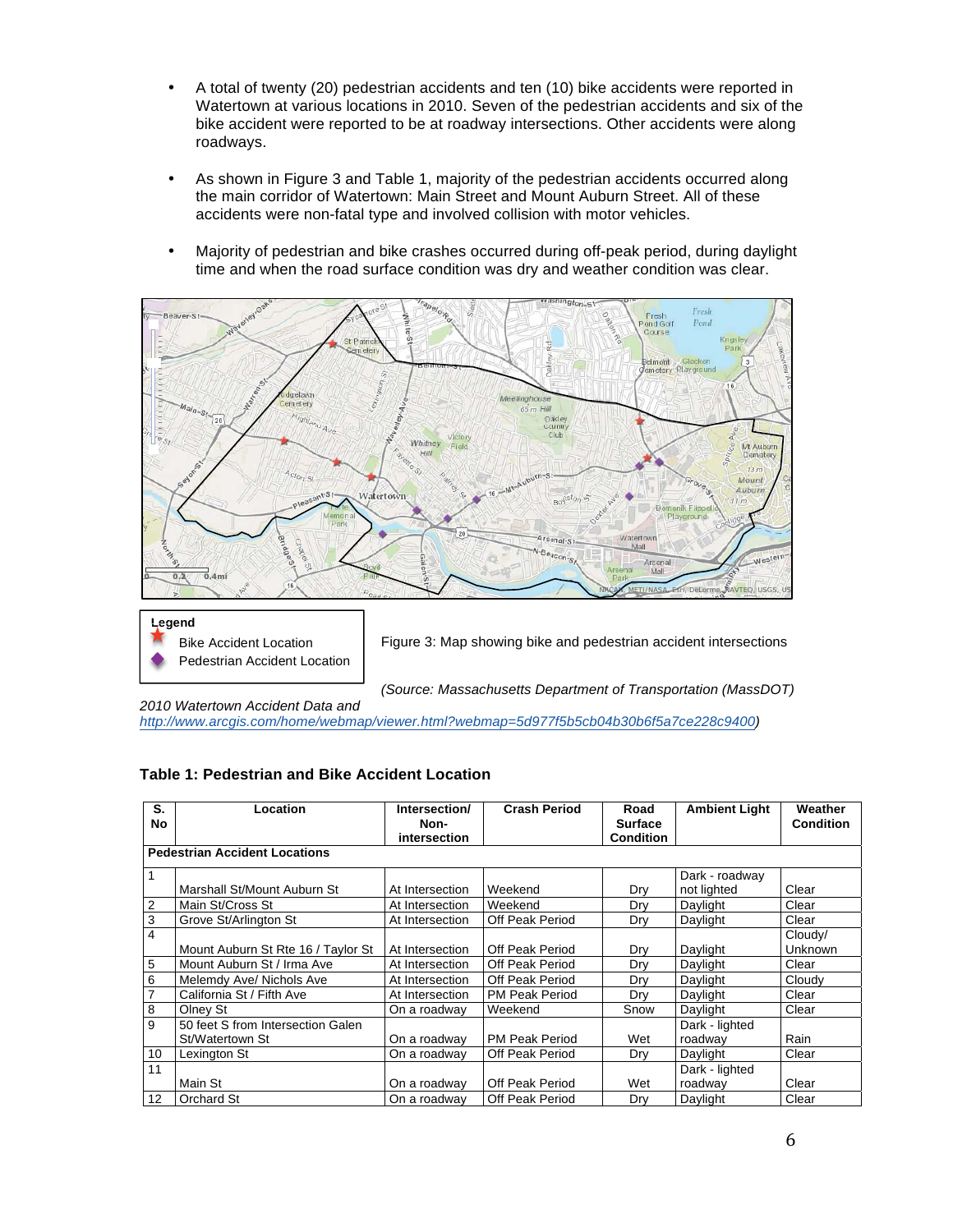| 13<br>Pleasant St<br>Off Peak Period<br>Dry<br>Daylight<br>Clear<br>On a roadway<br>Clear<br>14<br>Arsenal St<br>Off Peak Period<br>Wet<br>Daylight<br>On a roadway<br>15<br>Mount Auburn St<br>Off Peak Period<br>Dry<br>Cloudy<br>On a roadway<br>Daylight<br>16<br>Access Road next to Best Buy (off<br>of Arsenal St.)<br>Clear/Other<br>AM Peak Period<br>Dry<br>Daylight<br>On a roadway<br>17<br>Arsenal St.<br><b>PM Peak Period</b><br>Wet<br>Daylight<br>Rain<br>On a roadway<br>18<br>50 feet E from Intersection Orchard<br>Dark - roadway<br>ST/249 Panteline Terrace<br>Off Peak Period<br>not lighted<br>Clear<br>On a roadway<br>Dry<br>19<br>Dark - lighted<br>783 Mount Auburn St Rte 16 W /<br>Rain/ |
|-------------------------------------------------------------------------------------------------------------------------------------------------------------------------------------------------------------------------------------------------------------------------------------------------------------------------------------------------------------------------------------------------------------------------------------------------------------------------------------------------------------------------------------------------------------------------------------------------------------------------------------------------------------------------------------------------------------------------|
|                                                                                                                                                                                                                                                                                                                                                                                                                                                                                                                                                                                                                                                                                                                         |
|                                                                                                                                                                                                                                                                                                                                                                                                                                                                                                                                                                                                                                                                                                                         |
|                                                                                                                                                                                                                                                                                                                                                                                                                                                                                                                                                                                                                                                                                                                         |
|                                                                                                                                                                                                                                                                                                                                                                                                                                                                                                                                                                                                                                                                                                                         |
|                                                                                                                                                                                                                                                                                                                                                                                                                                                                                                                                                                                                                                                                                                                         |
|                                                                                                                                                                                                                                                                                                                                                                                                                                                                                                                                                                                                                                                                                                                         |
|                                                                                                                                                                                                                                                                                                                                                                                                                                                                                                                                                                                                                                                                                                                         |
|                                                                                                                                                                                                                                                                                                                                                                                                                                                                                                                                                                                                                                                                                                                         |
|                                                                                                                                                                                                                                                                                                                                                                                                                                                                                                                                                                                                                                                                                                                         |
| Wet<br>roadway<br><b>Saint Mary Street</b><br><b>PM Peak Period</b><br>Unknown<br>On a roadway                                                                                                                                                                                                                                                                                                                                                                                                                                                                                                                                                                                                                          |
| 20<br>Mount Auburn St<br>Off Peak Period<br>Clear<br>Dry<br>Daylight<br>On a roadway                                                                                                                                                                                                                                                                                                                                                                                                                                                                                                                                                                                                                                    |
| <b>Bike Accident Location</b>                                                                                                                                                                                                                                                                                                                                                                                                                                                                                                                                                                                                                                                                                           |
|                                                                                                                                                                                                                                                                                                                                                                                                                                                                                                                                                                                                                                                                                                                         |
| Off Peak Period<br>Main St/Morton ST<br>Daylight<br>Clear<br>At Intersection<br>Dry<br>1                                                                                                                                                                                                                                                                                                                                                                                                                                                                                                                                                                                                                                |
| $\overline{\mathbf{c}}$<br>Belmont St/ Sycamore St<br>Clear<br>Dry<br>Daylight<br>At Intersection<br>Weekend                                                                                                                                                                                                                                                                                                                                                                                                                                                                                                                                                                                                            |
| $\overline{3}$<br>Clear/                                                                                                                                                                                                                                                                                                                                                                                                                                                                                                                                                                                                                                                                                                |
| Main St/Evans St<br>Unknown<br>At Intersection<br><b>PM Peak Period</b><br>Dry<br>Daylight                                                                                                                                                                                                                                                                                                                                                                                                                                                                                                                                                                                                                              |
| $\overline{4}$<br>Arlington St/Ashland St<br><b>PM Peak Period</b><br>Drv<br>Daylight<br>Clear/Other<br>At Intersection                                                                                                                                                                                                                                                                                                                                                                                                                                                                                                                                                                                                 |
| 5<br>Main St/French St<br>Dusk<br>Clear<br>Off Peak Period<br>Dry<br>At Intersection                                                                                                                                                                                                                                                                                                                                                                                                                                                                                                                                                                                                                                    |
| 6<br>Mount Auburn St / Templeton Pkwy<br><b>PM Peak Period</b><br>Clear<br>At Intersection<br>Dry<br>Daylight                                                                                                                                                                                                                                                                                                                                                                                                                                                                                                                                                                                                           |
| $\overline{7}$<br>Main St<br><b>PM Peak Period</b><br>Daylight<br>Clear<br>Dry<br>On a roadway                                                                                                                                                                                                                                                                                                                                                                                                                                                                                                                                                                                                                          |
| 8<br>Main St<br>Clear<br>Off Peak Period<br>On a roadway<br>Dry<br>Daylight                                                                                                                                                                                                                                                                                                                                                                                                                                                                                                                                                                                                                                             |
| 9<br>Off Peak Period<br>Clear/Other<br>Mount Auburn St<br>On a roadway<br>Drv<br>Daylight                                                                                                                                                                                                                                                                                                                                                                                                                                                                                                                                                                                                                               |
| 10<br>Clear<br>Arsenal St/Watertown Mall<br>Weekend<br>On a roadway<br>Dry<br>Daylight                                                                                                                                                                                                                                                                                                                                                                                                                                                                                                                                                                                                                                  |

*(Source: Massachusetts Department of Transportation (MassDOT) 2010 Watertown Accident Data)* 

#### **Modes of Transportation in Watertown**

United States Census Bureau, 2007-2011 American Community Survey provides the most recent data on the modes of transportation for workers 16 years and over in communities, which have more than 5,000 population. Mode of Transportation data is important to understand how workers in a community commute to their work, whether they depend mostly on private automobiles, carpools or public transportations to commute to their work or whether they bike or walk to their work.

Raw data of mode of transportation used by workers in Watertown, Massachusetts, Boston and Cambridge was collected and summarized as shown in Figure 4. I compared the data of Watertown with Massachusetts because it is important to know whether Watertown is doing better or worse in terms of walking compared to the state level. And, I compared it with Boston and Cambridge because these are two major cities of Massachusetts and are located next to Watertown. Additionally, both Boston and Cambridge have very good bike and pedestrian facilities such as bike lanes, sidewalks in good condition, hub stations for bikes etc. As shown in Figure 4, percentage of workers who walked (green bars) in Watertown is only 3%, which is below the state level (5%) and below both Boston (15%) and Cambridge (22%) walking levels. It shows that only few people are walking in Watertown compared to the state and the two cities. This could be due to lack of good sidewalks and proper bike lanes on the streets, which create



unsafe environment for riders and walkers. By investing on technologies such as RFID system, the Town could encourage more people to walk and bike.

#### **Figure 4: Comparison of Mode of Transportation**

*Source: US Census Bureau, 2007- 2011 American Community Survey*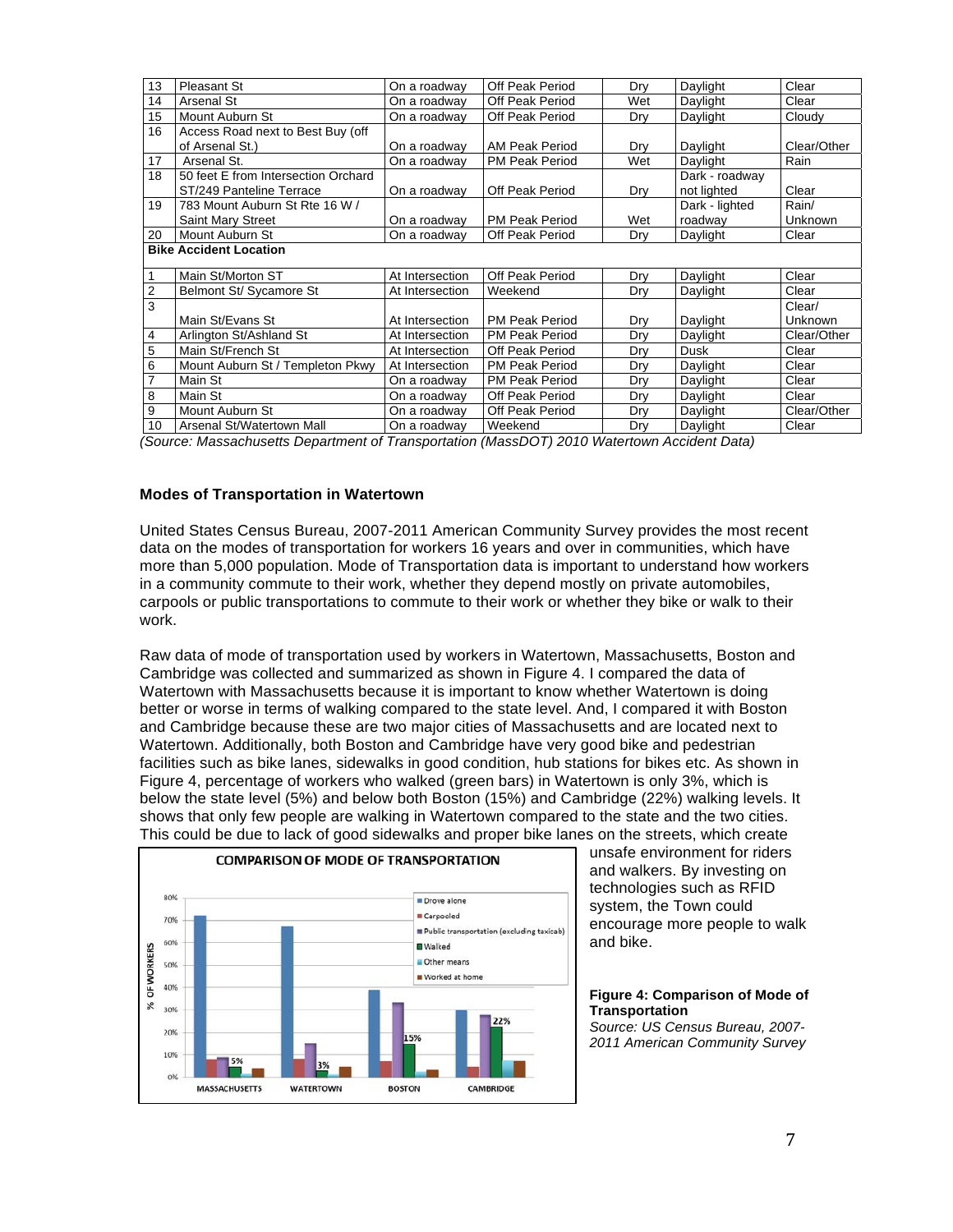### **Online Review of RFID Technologies**

Some of the best practices to increase bike safety include design techniques that can be applied at traffic signals. *Bikeway Facility Design: Survey of Best Practices* dated 2010 and prepared by the City of Portland Bureau of Transportation provides two examples. One example includes traffic signal operations for bicycles designed to include advance signal detection in the bike lane, shorten delay for bike boulevard crossings and increasing bicycle interval. The second example includes design of traffic signal crossings for bicycles to full traffic signals with detection/actuation for bikes, pedestrian hybrid signals (also known as Hawk), midblock signals for trails and pedestrian crossings.<sup>4</sup>

Both of the above best practices can be further improved with the use of RFID technologies. I did online review of RFID technology use and researches conducted by various industries. These are summarized below:

# **RFID Technology at Roadway Intersections:**

An article "Safer Roads for Bicyclists" written by Beth Bacheldor and published in RFID journal discusses how See-mi's RFID system, could reduce bicycle accidents. See-mi is a startup in Grenå, Denmark that focuses on road safety. In See-mi's RFID system, the "cyclist warning" display, which is mounted on traffic lights, flashes to alert drivers that there are riders in their path. The system consists of RFID interrogators installed on traffic lights and RFID-enabled reflectors affixed to the front of bikes. The reflectors contain semi-active UHF tags operating at 2.4 GHz. When a tag comes within 10 to 25 meters (32 to 83 feet) of an intersection, it sends a signal to the interrogator that, in turn, activates a "cyclist warning" display, which begins flashing to alert drivers. The display is placed strategically in the line of sight of the driver and encourages him to take extra precautions to avoid any accidents when turning his heavy vehicle.

This system was tested in Grenå to improve bicycle safety. Seven most dangerous intersections for cyclists and heavily used by school children were RFID-enabled, and 275 volunteers (both students and adults) were given RFID reflectors to affix to their bikes. See-mi also experimented with other technologies, but RFID proved the most effective and reliable technology. The journal further mentions that because of the unique ID associated with each tag, municipalities could use the system to track riding patterns, and adjust traffic lights to better accommodate bicyclists at certain times of day. The cost to install See-mi system at each intersection is about \$38,000 (based on 2008 dollars). RFID-enabled reflectors could be sold to businesses, such as insurance companies, supermarkets and bicycle stores. Additionally, municipalities and schools could also purchase the reflectors for their citizens.<sup>5</sup>

# **RFID Technology at Parks:**

RFID technology with locating system is being used at amusement parks to track kids. This technology could be useful in managing safety and accessibility of bike paths/trails in Watertown. Dolly's Splash Country is a water park in Tennessee that uses RFID locating system to help parents keep track of kids during a visit. This system was developed by "SafeTzone", a company that uses RFID to track people in large parks. The SafeTzone Child Locating System uses a wristband with an active, or battery-powered, transponder that sends a signal at 303 MHz to one of 22 readers located around the park. The band also has a passive RFID tag that operates at either 134 KHz or 13.56 MHz. The readers and active transponders are provided by RF Code, a Mesa, Arizona, provider of RFID systems and the passive tags are from Texas Instruments.

The system is fairly simple, but very effective. Wristbands strapped onto each person's wrist with a tamper-proof strap (it has to be cut off at the end of the day). Each party is registered together,

<sup>&</sup>lt;sup>4</sup> City of Portland Bureau of Transportation, "Bikeway Facility Design: Survey of Best Practices," 2010. http://www.portlandonline.com/transportation/index.cfm?c=44674&a=266116.

<sup>&</sup>lt;sup>5</sup> RFID Journal. Safer Roads for Bicyclists. Beth Bacheldor. April 15, 2008. https://www.rfidjournal.com/purchase-access?type=Article&id=4023&r=%2Farticles%2Fview%3F4023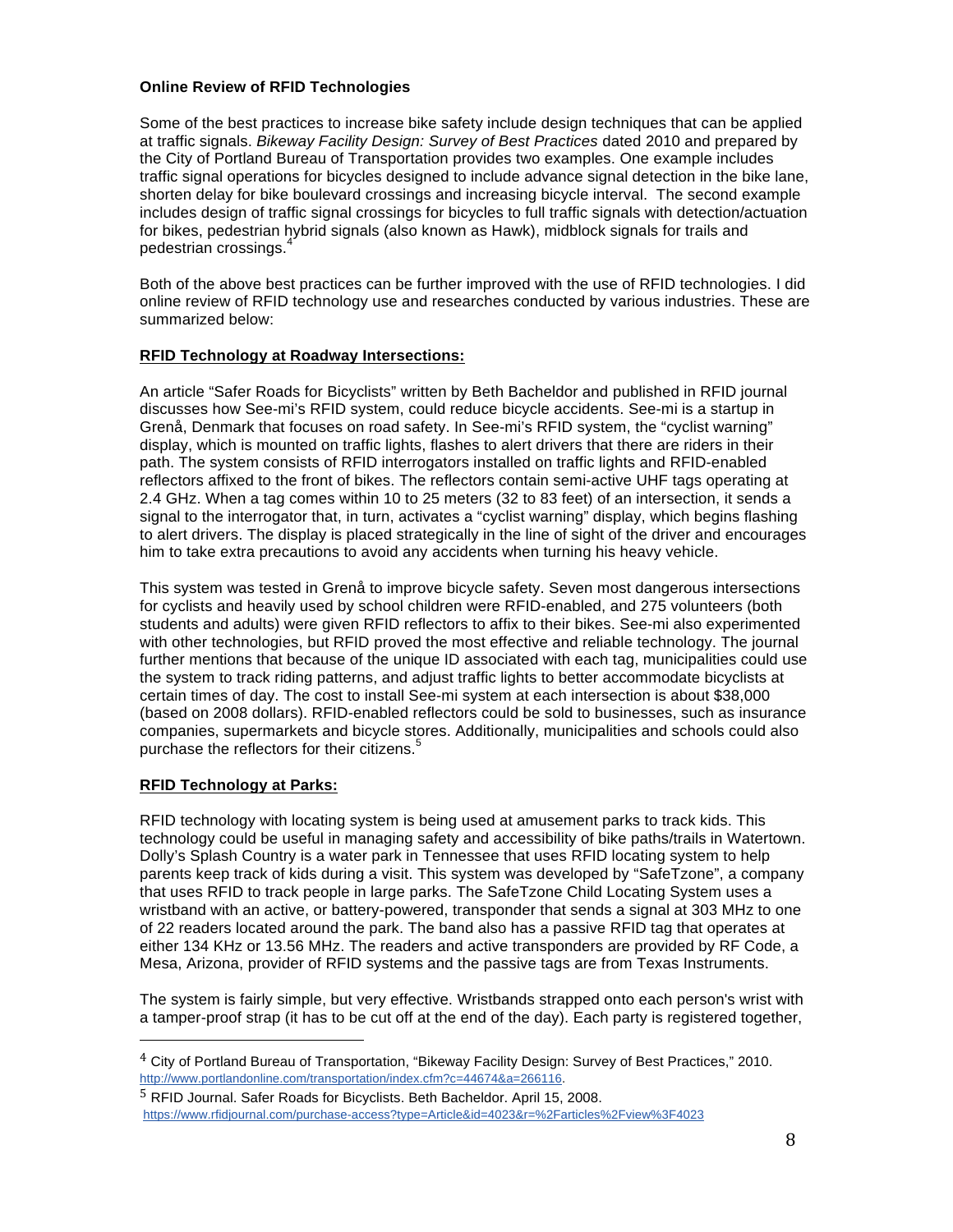so during the day, anyone in the party can walk up to one of two kiosks strategically located at footbridges in the park, and swipe the low-frequency tag. A reader in the kiosk identifies the person and displays the location of the other members of the party on a cartoon map of the park.

RFID readers communicate wirelessly, so aside from power lines, there are no cables to install. The readers are strategically located around the park, but they blend in with the country theme, so they aren't noticeable to visitors. SafeTzone installs all of the equipment, including servers that gather the data and provide location information. SafeTzone monitors the system remotely via a dialup modem.<sup>6</sup>

### **RFID Technology for Alerting Car and Truck Drivers:**

RFID technology is being used by several companies to make streets and bike lanes safer for cyclists. A company based in Denmark has developed and tested a system that alerts drivers of cars and trucks. When a rider approaches an intersection, the RFID tag on his or her bike sends a signal to an RFID reader mounted at the intersection. An alert for the driver flashes right under the traffic light. Researchers have tested a similar system that combines RFID with GPS technology. It would send alerts directly to the GPS device inside a driver's car. RFID is making more bikes available for citizens and tourists in cities across Europe and the United States. Various companies offer systems that use RFID to operate unattended bike rental stations. Cyclists use an RFID-based smartcard or chip to check out bikes from racks that carry RFID readers. Since each bike carries an RFID tag, the system knows which bikes are available or rented and can calculate when bikes were returned for billing purposes.

### **RFID Technology for Helping Pedestrians Navigate Streets:**

Another use of RFID technology includes helping pedestrians navigate streets. RFID can provide guidance in places where GPS doesn't work (for example inside buildings or in pedestrian tunnels). A test in Japan used this technology to provide information for visitors to Tokyo's busiest shopping district – Ginza. Visitors used specially enabled cell phones or borrowed devices to obtain detailed electronic information from posters that contained RFID tags or other forms of automatic identification. The posters were located throughout the shopping district and in pedestrian tunnels. By reading the RFID tag, pedestrians were able to obtain directions to key tourist sites, find historical information, get route information for wheelchair access or learn the location of the closest emergency to the pedestrian tunnel.<sup>8</sup>

### **RFID Technology for the Elderly:**

RFID was also tested for helping elderly people cross busy intersections. Singapore's Land Transport Authority mounted RFID readers at an intersection and gave 30 residents in the area who were over 65 special RFID tags to use while walking. If a pedestrian needed more time to cross an intersection, he could wave his RFID tag at the reader. The traffic light would then reset to allow more time for crossing.<sup>9</sup>

### **RFID Technology for Guiding the Visually Impaired People:**

A research project is being conducted in Italy to develop RFID-enabled pathways for the blind. In this project, three pathways are being tested. It involves use of specially designed canes to navigate the paths. The readers inside the canes then identify the RFID tags embedded in the ground along the length of the path, which is used for calculating the location of the pedestrian. This information is turned into an audio signal that the user hears in a wireless earpiece – a beep for the right and a bop for the left. The audio clues help the user continue along the centre of the path.

e<br><sup>6</sup> RFID Makes a Splash at Water Park. March 02, 2003. <u>http://www.rfidjournal.com/articles/view?326</u><br>7 EDCelebel Ipe disequential http://www.disequential.com/what.is.peopible/travelling.com/thy.big.yols.htm

The consideration of the contract of the contract of the contract of the contract of the contract of the contract of the contract of the contract of the contract of the contract of the contract of the contract of the contr

**EPCglobal Inc. discoverrfid.** http://www.discoverrfid.org/what-is-possible/travelling-smart/on-foot.html?l=0

<sup>&</sup>lt;sup>9</sup> EPCglobal Inc. discoverrfid. http://www.discoverrfid.org/what-is-possible/travelling-smart/on-foot.html?l=0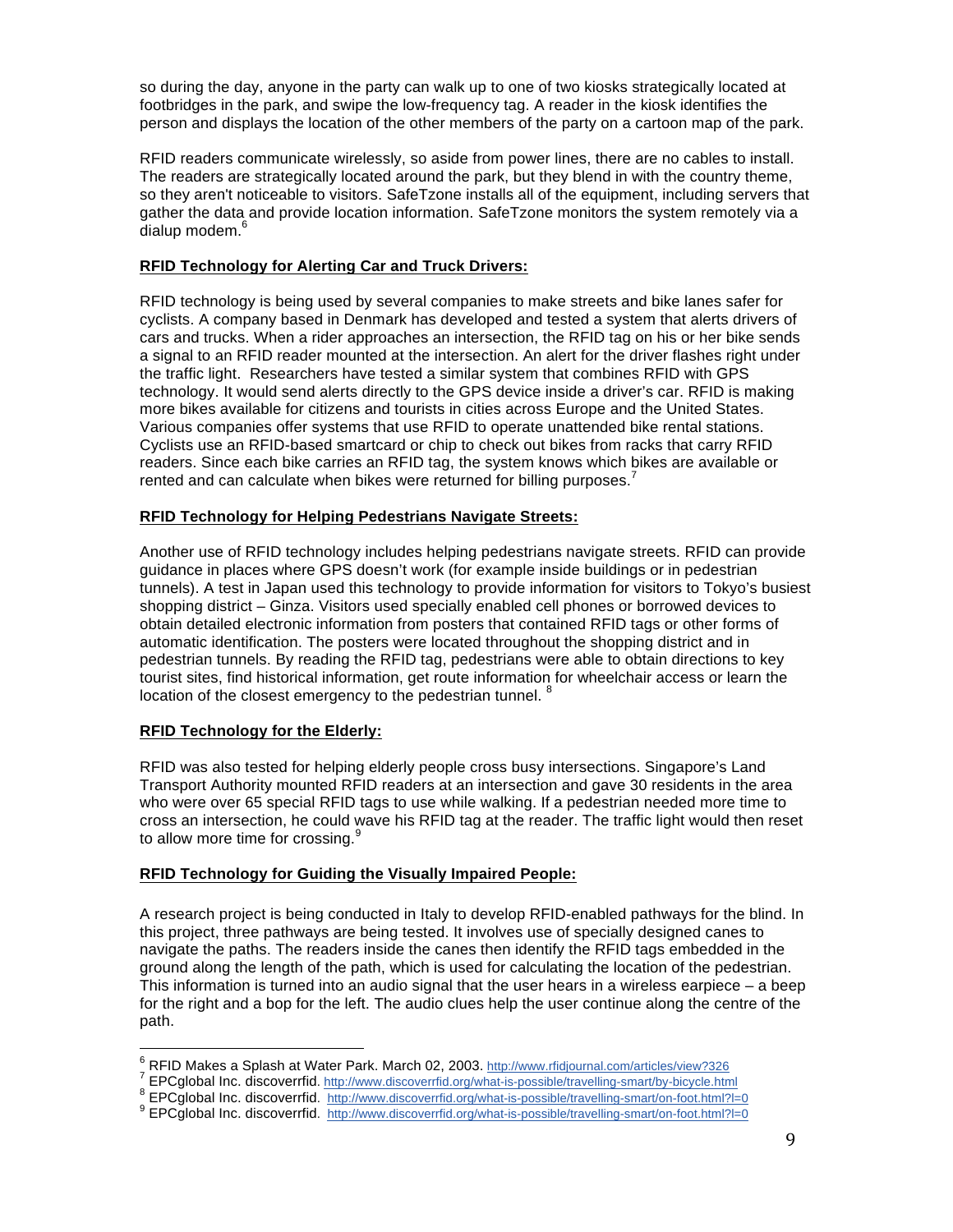A similar system can be used at intersections to activate the crosswalk signal to indicate that the blind person wants to move to the other side of the street. The application helps blind people orient themselves in unfamiliar areas, and it could also be adapted as a commercial application to provide travelers with a virtual audio tour guide in cities around the world.  $10$ 

### **b. Design: Describe the key design elements of your project.**

The data analysis of StreetSeen survey, pedestrian and bike accidents and mode of transportation, review of public forum, online forum in Mindmixer show that existing condition of walking and biking in Watertown is not very good and that Watertown residents are concerned about safety issues for both bicyclists and pedestrians. Watertown residents (and visitors to the town) would definitely benefit from any improvements made to the bike lanes, sidewalks, traffic signals, and pedestrian crossing time with the use of RFID technologies. I have included information about RFID system from "Office of Privacy Commissioner of Canada" website below for better understanding of how RFID system functions.

*According to the "Office of Privacy Commissioner of Canada", RFID technology is a subset of a group of technologies, often referred to as automatic identification, that are used to help machines identify objects, and which include bar codes and smart cards. RFID refers to the subset of automatic identification that uses radio waves to automatically identify bulk or individual items. The components of RFID technology are briefly discussed below and the source is cited in the footnote11:* 

*An RFID system consists of three components: a tag (or multiple tags), a reader or interrogator and the necessary supporting infrastructure (both hardware and software). An RFID reader or interrogator is a device to communicate with the RFID tag. It broadcasts a radio signal, which is received by the tag. The tag then transmits its information back to the reader. Readers can either be portable handheld terminals or fixed devices that can be positioned in strategic places.* 

*RFID tags, also known as transponders, are usually small pieces of material, typically comprising three components: an antenna, a microchip unit containing memory storage and an encapsulating material. Tags can be either read-only or read-write tags based on whether or not the information stored on the tag can be changed or erased.* 

*RFID technology also includes software and hardware that help in translating the raw data from the tag into information about the goods that are represented by the tags. .* 

*It should be noted that because of unique identification of the objects associated with each tag, people are concerned about privacy associated with RFID technologies.* 

My project involves the following key design elements:

• RFID technology at traffic signals to create safe crossing environment for both bicyclists and pedestrians and people with disability

One of the major safety issues that people had mentioned in the online forum in MindMixer included providing safe crosswalks or increasing pedestrian crossing time in Watertown. This technology can be first applied at major problem areas (intersections with high accident history, high traffic volume, speeding vehicles and poor visibility). With the help of RFID technology, traffic signal operations can help in reducing bike and pedestrian accidents. Every time a biker approaches an intersection, the RFID tag on his or her bike sends a signal

<sup>&</sup>lt;sup>10</sup> EPCglobal Inc. discoverrfid. http://www.discoverrfid.org/what-is-possible/travelling-smart/guiding-theblind.html

RFID Technology. "Office of the Privacy Commissioner of Canada" website. *http://www.priv.gc.ca/resource/fs-fi/02\_05\_d\_28\_e.asp*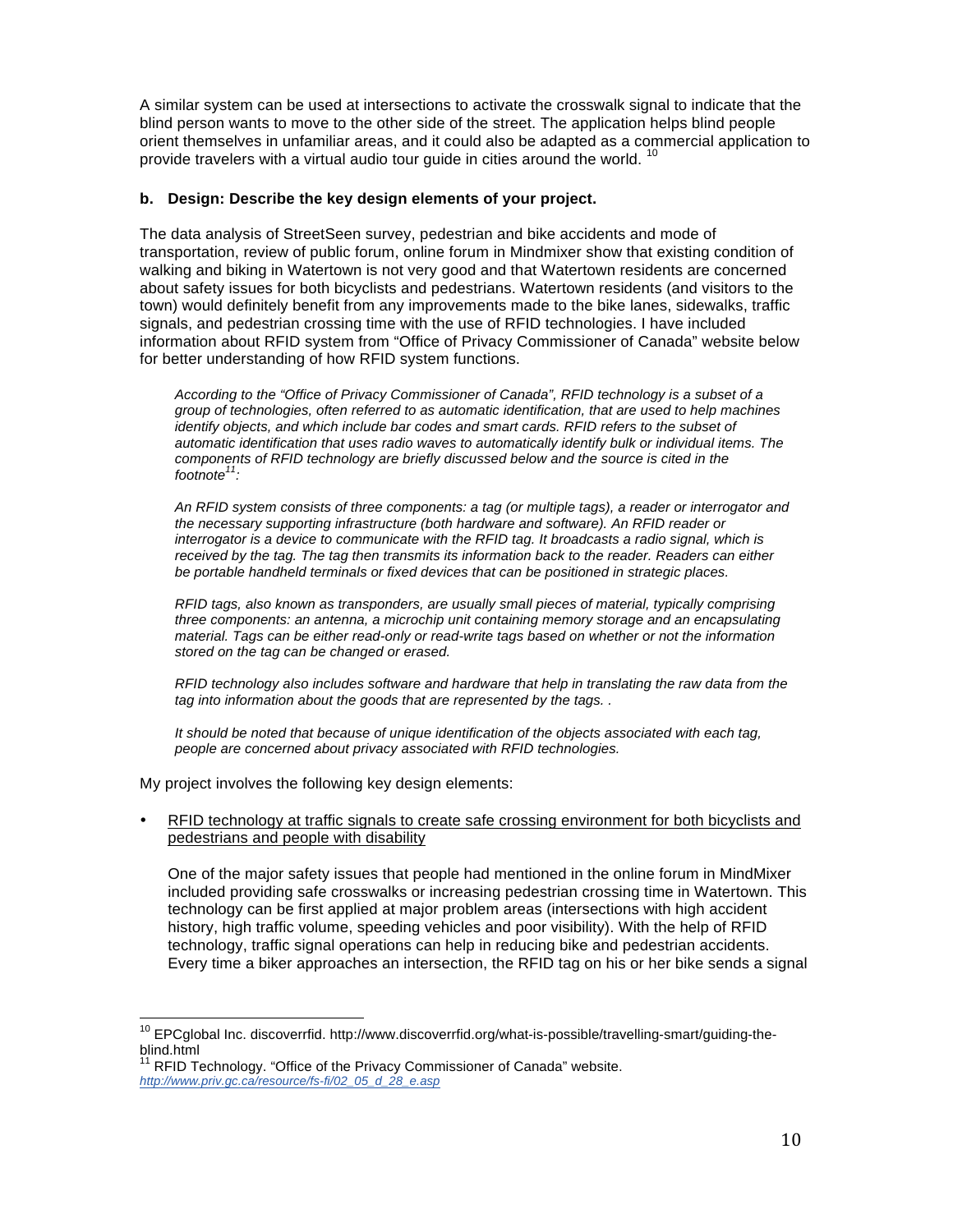to an RFID reader mounted at the traffic signal. A separate flashing light provided at the traffic signal will flash sending an alert to the driver about the approaching biker.

Similarly, pedestrians can use RFID tags or wristbands to alert the drivers while approaching a crosswalk. People with disability who have to depend on wheelchairs can also benefit by RFID system. Some of the sidewalks and crossings in Watertown are not safe and easy for people with disability. So, RFID tags attached to wheelchairs can help in alerting drivers at intersections and providing pleasant crossing experience for them.

#### • Adopt RFID technologies on sidewalks at major intersections and sidewalks:

RFID technologies on sidewalks at major intersections (especially at Watertown Square, Mount Auburn Street/Grove Street intersection etc.), along the main corridor of Watertown (Main Street and Mount Auburn Street) and/or along sidewalks of the streets, which are more prone to pedestrian accidents. As shown in the pedestrian and bike accident data analysis in earlier section, most of these accidents occurred along the main corridor of Watertown (Main Street and Mount Auburn Street) that runs linearly through the town. The MindMixer forum also showed that many people were concerned about how streets in Watertown are being used as community highways by people trying to get to other communities thus making it unsafe for bikers and pedestrians.

Both of these designs would involve installing RFID reader at the traffic signal and installing RFID tag on bikes and wheelchairs or wearing RFID enabled wristbands or tags by pedestrians.

#### **c. Challenge: If you have participated in challenge assignments that are related to your project, feel free to document the parts that are relevant to your final project.**

As part of StreetSeen assignment, I had done the survey of bike and pedestrian friendly streets in Watertown and Cambridge. The survey result showed higher percentage of voters favored for Cambridge than Watertown because Cambridge has streets with bike lanes and well maintained sidewalks. Here is the link to my StreetSeen survey:

http://streetseen.osu.edu/studies/bike-and-pedestrian-friendly-streets/vote

The following key conclusions were drawn for bike and pedestrians friendly streets from the StreetSeen survey:

- People seemed to favour streets that have both designated bike lanes and nicely paved sidewalks, lots of trees along sidewalks, fewer cars, few travel lanes, and boulevards with trees separating traffic going in opposite directions.
- Aesthetics play great role when it comes to walking. People do not like streets or sidewalks that are in poor condition.
- People are concerned about their safety and do not like to use streets without sidewalks, trees, bike lanes or pavement markings. Traffic calming measures such as median islands were favoured.
- People are more willing to bike or walk in busy city centres (with more automobiles) if proper bike lanes and sidewalks are provided.
- One of the surprising results I found was that people were less likely to favour a street that has some construction activities going on even though that particular street has a bike lane Delay and safety issues due to construction activities could be the reasons.